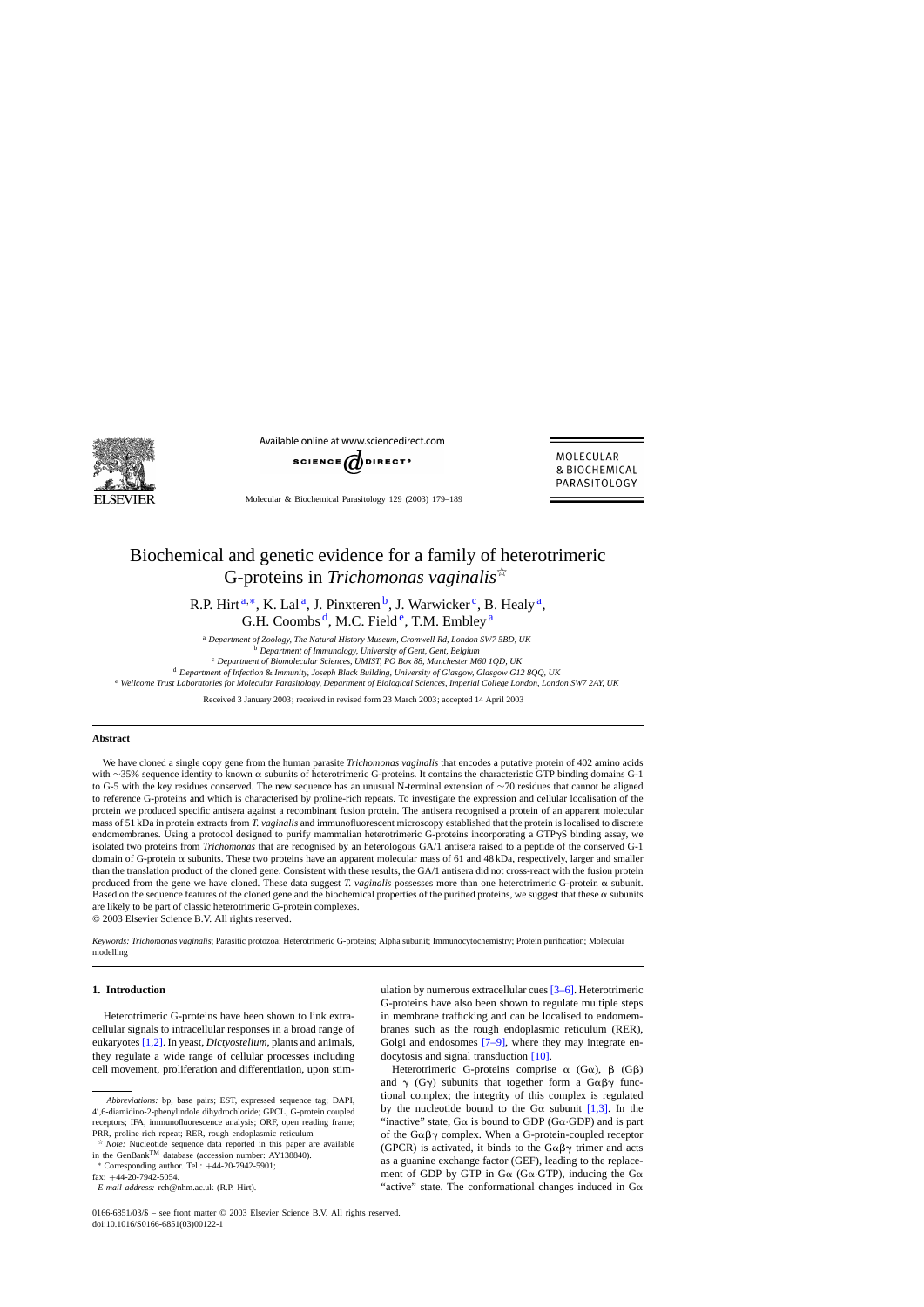by GTP reduces its affinity for the  $G\beta\gamma$ -dimer, leading to the dissociation of  $G\alpha$  GTP from  $G\beta\gamma$  and an increase in the affinity of the freed units for their respective effector molecules leading to cellular responses. The intrinsic GT-Pase activity of  $G\alpha$ , often up-regulated by other proteins such as the regulators of G-proteins (RGS [\[11\]\),](#page-9-0) leads to a return to the G $\alpha$  GDP state and re-association with G $\beta\gamma$ , closing the functional cycle.

Because of their roles in signal transduction and membrane trafficking in model systems, heterotrimeric G-proteins are likely to be involved in the molecular and cellular basis of pathogenesis by parasitic protozoa [\[12,13\].](#page-9-0) There is already evidence for heterotrimeric G-proteins in several human parasitic protozoa, including *Plasmodium*, *Trypanosoma*, *Toxoplasma* and *Entamoeba* [\[12–14\].](#page-9-0) However, much of the data are biochemical, with as yet little published molecular, structural, cellular and functional characterisation [\[14\].](#page-9-0)

The protozoan *Trichomonas vaginalis* is the most common, non-viral, sexually transmitted disease, infecting approximately 200 million people worldwide annually [\[15\].](#page-9-0) It is a non-limiting pathogen and symptoms include severe vaginal inflammation. Infection is also linked to cervical cancer, a predisposition to HIV infection, infertility and pre- and postnatal complications [\[15\].](#page-9-0) Upon contact with host tissue, either to vaginal epithelial cells [\[16\]](#page-9-0) or extracellular matrix proteins [\[17\],](#page-9-0) *T. vaginalis* undergoes a drastic cellular transformation. The free swimming pear-shaped flagellated form changes into an amoeboid stage, drastically increasing the surface contact to host tissue and creating a micro-environment controlled by the parasite [\[18\].](#page-9-0) This change in cell morphology is thought to be important for establishing long-term infection in the female urogenital tract. There is experimental evidence indicating that these interactions are mediated by specific cell surface receptors [\[16,17\]](#page-9-0) and these are thought to initiate signalling cascades leading to the morphological transformation. Heterotrimeric G-proteins are good candidate molecules for mediating this cellular signalling given their versatility in model systems. However, nothing is currently known concerning the presence or function of heterotrimeric G-proteins in *T. vaginalis*. Here we present the first molecular, biochemical and cellular localisation data for  $G\alpha$  proteins in *T. vaginalis* and provide evidence for the presence of classic heterotrimeric G-proteins in this important human parasite.

## **2. Material and methods**

#### *2.1. Cell culturing*

*T. vaginalis* G3 cells [\[19\]](#page-9-0) were grown in MDM [\[20\]](#page-9-0) with 10% (v/v) heat inactivated horse serum (referred to as 'complete medium'), as previously described [\[21\].](#page-9-0) The cells were grown to late log phase  $1-2 \times 10^6$  cells ml<sup>-1</sup> and harvested by centrifugation (200  $\times$  g) for all further manipulations.

## *2.2. Cloning of a T. vaginalis gene encoding a G*<sup>*α*</sup> *protein*

We identified an expressed sequence tag (EST) encoding a putative  $G\alpha$  protein in *T. vaginalis* strain  $G3$  using BLASTX analyses [\[22\].](#page-9-0) A 1 kbp PCR fragment generated from the cDNA clone was labelled using the Multiprimer Labelling Kit (Amersham Pharmacia Biotech) and used to probe a genomic library and for Northern and Southern blots. A *T. vaginalis* (strain NIH-C1, ATCC#3000) genomic library (*Sau*IIIA partial digests cloned into Lambda ZAP® express, Stratagene), was kindly provided by Drs. J. Logsdon and A. Roger (Dalhousie University, Halifax, Canada). Several positive clones were identified among 100,000 plaques from the NIH-C1 genomic library using standard methods. A complete open reading frame (ORF) and ca. 200 bp of the  $5'$  and  $3'$  flanking regions were sequenced from one clone.

# *2.3. Sequence comparison and protein structure modelling*

Blast searches and retrieval of reference  $G\alpha$  protein sequences were performed using the NCBI [http://www.ncbi.](http://www.ncbi.nlm.nih.gov/) [nlm.nih.gov/](http://www.ncbi.nlm.nih.gov/) web interface. For additional sequence analyses we used the SMART [\[23\],](#page-9-0) Pfam [\[24\],](#page-9-0) and PROSITE [\[25\]](#page-9-0) databases and the ExPASY Molecular Biology Server <http://www.expasy.ch/>. A published  $G\alpha$  protein alignment [\[2\]](#page-9-0) containing 60 sequences was extracted from the EMBL alignment database (accession number: DS15369). Additional  $G\alpha$  protein sequences from a broad taxonomic sample were added to a total of 100 sequences.

A model was built for the conceptually translated *T. vagi* $nalis$  G $\alpha$  protein sequence, based on the solved structure of the G-protein heterotrimer transducin and related models [\[26–28\].](#page-9-0) The structural model was constructed using the program Modeller [\[29\]](#page-9-0) running on a Silicon Graphics workstation. The program Swiss PDB-Viewer [\[30\]](#page-9-0) was used to visualise and display the comparative model.

# *2.4. Expression of a recombinant G*α *protein and antibody production*

We designed primers to amplify the complete  $G\alpha$  ORF for in-frame cloning into the pET-30a expression vector (Novagen) using *Not*I and *Nco*I restriction sites. The resulting recombinant His- and S-tagged (at the N-terminus end) fusion protein was expressed in *Escherichia coli* BL21(DE3) cells (Novagen). The recombinant protein was extracted from cell pellets using Bugbuster lysis buffer (Novagen), purified using Quick 900 Nickel columns (Novagen), followed by a further gel purification step. The purified, gel eluted, recombinant protein was used to raise antisera (named M006) in rabbits at Harlan Sera Labs, UK. Pre-bleeds were used for controls of the specificity of the M006 antisera for both Western blots and immunocytochemistry. To increase the affinity and titre of the M006 antisera for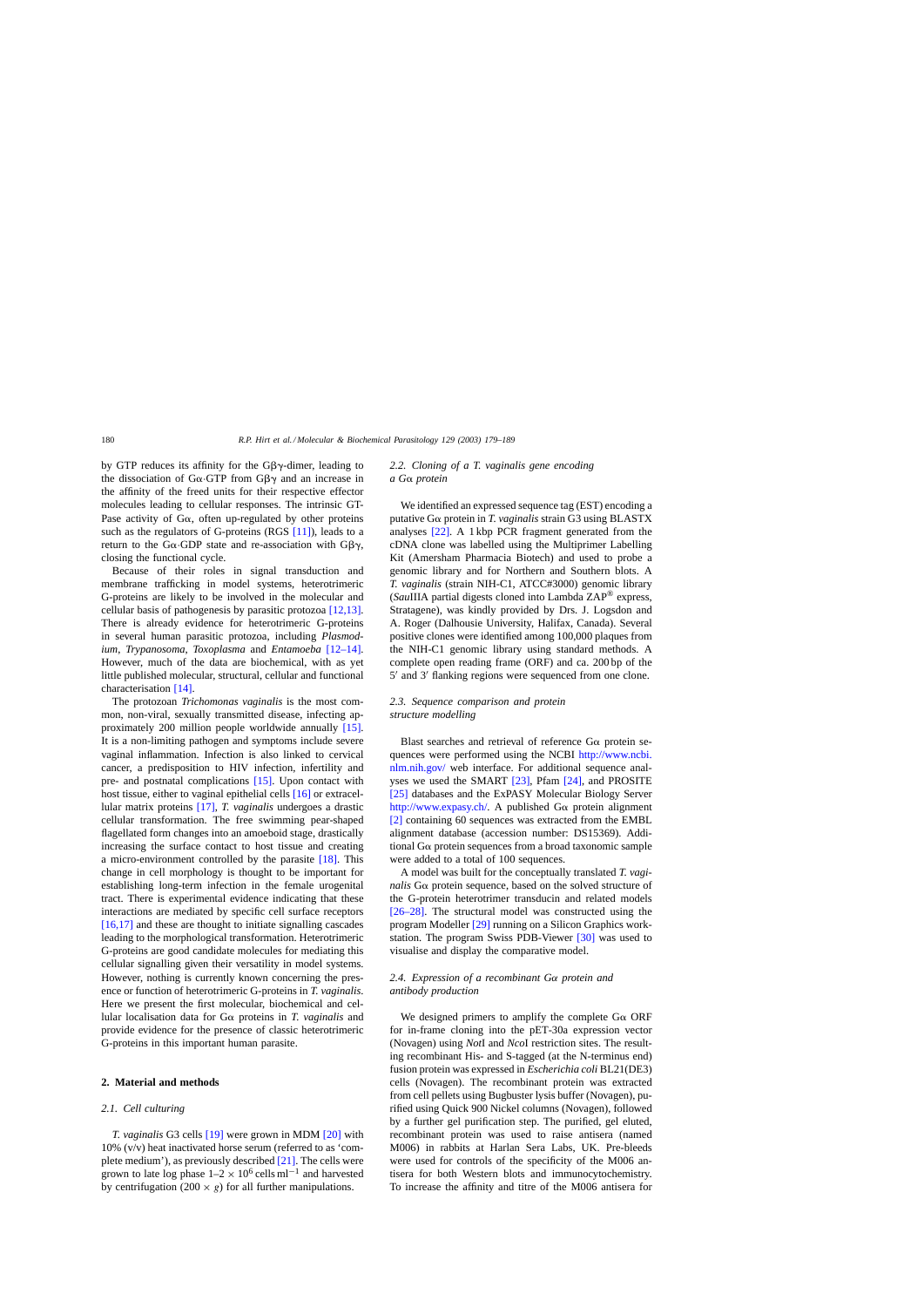immunocytochemistry, we purified it (APM006) using purified recombinant protein coupled to CNBr activated sepharose.

## *2.5. Western blot analysis*

*T. vaginalis* total protein extracts were obtained from cell cultures directly boiled in sample buffer to reduce proteolysis. Proteins from fractions obtained from purification columns (see below) were concentrated using YM-10 filters (Amicon). All samples were reduced (DTT), alkylated (IAA) and separated on 4–12% Bis-Tris NuPAGE gradient gels (Invitrogen) or standard 10% SDS–PAGE gels using the Protean II gel system (BIORAD). Following electrophoresis, proteins were transferred onto PVDF membranes (Amersham, UK) and probed with M006 antisera (1/5000– 1/20,000 dilutions) or GA/1 [\[31\]](#page-9-0) (NEN-Dupont) (1/1000–1/ 5000 dilutions). For visualisation, we used a horse-radish peroxidase conjugated goat anti-rabbit antibody (1/50,000 dilutions) (Sigma) and an Enhanced Chemi-Luminescence detection system (Amersham Pharmacia Biotech).

#### *2.6. Immunocytochemistry and endosome labelling*

For indirect immunofluorescence analysis (IFA), *T. vaginalis* cells were washed twice in PHEM buffer (60 mM PIPES,  $25 \text{ mM HEPES}$ ,  $10 \text{ mM EGTA}$ ,  $2 \text{ mM } MgCl_2$ ,  $pH$ 7.0) at 37 ◦C, fixed with either 4% formaldehyde at room temperature, or 70% ethanol at  $-20^{\circ}$ C, both for 10 min, and then washed twice with PBS pH 7.2. Fixed cells were adhered to poly-l-lysine coated slides for 1 h in a humidifying chamber. Formaldehyde-fixed cells were further incubated with 50 mM NH4Cl to quench protein side groups exposed by formaldehyde treatment, washed three times in PBS and cellular membranes were permeabilized with 0.2% Triton X-100 in block buffer (3% BSA, 5% non-immune rabbit serum in PBS pH 7.2). Non-specific protein binding sites in the cells were blocked by incubation with block buffer for 15 min. Slides were incubated with the APM006 antisera diluted in block buffer (1/5000) for 2 h and washed three times with PBS pH 7.2 for 5 min each. Cells were then incubated with the secondary antibody, goat anti-rabbit Alexa Fluor 488 (Molecular Probes) (1/2000 diluted in block buffer), for 1 h in the dark. Slides were washed three times with PBS for 5 min each. Coverslips were applied using the mounting fluid Mowiol, including the anti-fading agent DABCO (1,4-diazabicyclo[2.2.2]octane), with DAPI (4 ,6-diamidino-2-phenylindole dihydrochloride) at  $100 \,\mathrm{\upmu g\,ml^{-1}}$  added as a nuclear stain. Coverslips were fixed with nail varnish. Slides were stored in the dark at 4 ◦C prior to further manipulation. Images were captured using a Nikon Eclipse E600 epifluorescent microscope (Jencons pls). To visualise endocytic vesicles, *Trichomonas* cells were incubated with the fluid phase marker Dextran Texas-red (10,000 MW, lysine-fixable, Molecular Probes), at 1 mg ml<sup>-1</sup> in complete medium for 15 min at 37 °C. Cells were subsequently washed three times in warm PHEM buffer and processed for IFA as described above.

## *2.7. Biochemical isolation of heterotrimeric G-proteins from T. vaginalis*

Total membrane fractions were prepared by homogenising cells with a Teflon-glass potter in 25 mM sucrose at  $4^{\circ}$ C as previously described [\[32\].](#page-9-0) Cell lysis was monitored by cell counts and samples with >90% cell lysis were further processed. A post-nuclear fraction (5 min, 700  $\times$  g supernatant) was centrifuged at  $100,000 \times g$  for 1 h to provide total membranes (pellet) and cytosolic fractions (supernatant). Since *T. vaginalis* cells are rich in cysteine proteinases [\[21\],](#page-9-0) the E-64 protease inhibitor (Sigma) was added  $(2 \mu M)$  to the initial cell suspension and to the resuspended  $100,000 \times g$ pellet. Fractions were immediately frozen and stored at  $-70$  °C prior to protein purification or gel analysis.

Heterotrimeric GTP-binding proteins were purified from total membrane fractions by adaptation of established methods for bovine brain  $G\alpha\beta\gamma$  purification [\[33,34\].](#page-9-0)  $G\alpha\beta\gamma$ purification was monitored with a GTPyS binding assay as described in  $[33]$  and used mammalian Goo and Goi1 as positive controls. Membranes were extracted with 0.4% Genapol-C100 (Calbiochem) in TEDP buffer (20 mM Tris, 1 mM EDTA, 1 mM DTT, 0.1 mM PMSF, pH 8.0). After centrifugation (100,000  $\times g$  for 1 h), the supernatant was loaded onto a 50 ml Q-sepharose (anion exchange) column, equilibrated with CHAPS (0.2%) made up in TEDP. The unbound material was removed by washing with the same buffer and a salt gradient (0–500 mM NaCl) was applied to elute bound proteins. The fractions (4 ml) were assayed for the presence of GTP $\gamma$ S-binding activity using  $[S^{35}]$ GTP $\gamma$ S (NEN-Dupont). The major peak in activity was pooled, concentrated on YM-10 (Amicon) membranes and loaded onto a G-75 Superdex (gel filtration) column equilibrated with TEDP containing 0.2% CHAPS and 100 mM NaCl. The fractions  $(1 \text{ ml})$  containing the major GTP $\gamma$ S-binding activity were combined and diluted to bring the CHAPS concentration to 0.05%. The sample was supplemented with GDP  $(10 \mu M \text{ final})$ , brought to 500 mM NaCl and then loaded onto a phenyl-Sepharose HP (hydrophobic interaction) column. The column was eluted using a double-gradient system in TEDP buffer, commencing with 500 mM NaCl and 0.05% CHAPS and finishing with 50 mM NaCl and 1.5% CHAPS. The fractions were sampled and assayed for  $GTP\gamma S$ -binding activity and analysed by SDS–PAGE and Western blotting.

## **3. Results and discussion**

## *3.1. Cloning of a T. vaginalis gene encoding a G*<sup>*α*</sup> *protein*

Data from a *T. vaginalis* (strain G3) EST was used to isolate a genomic clone from strain NIH-C1 encoding a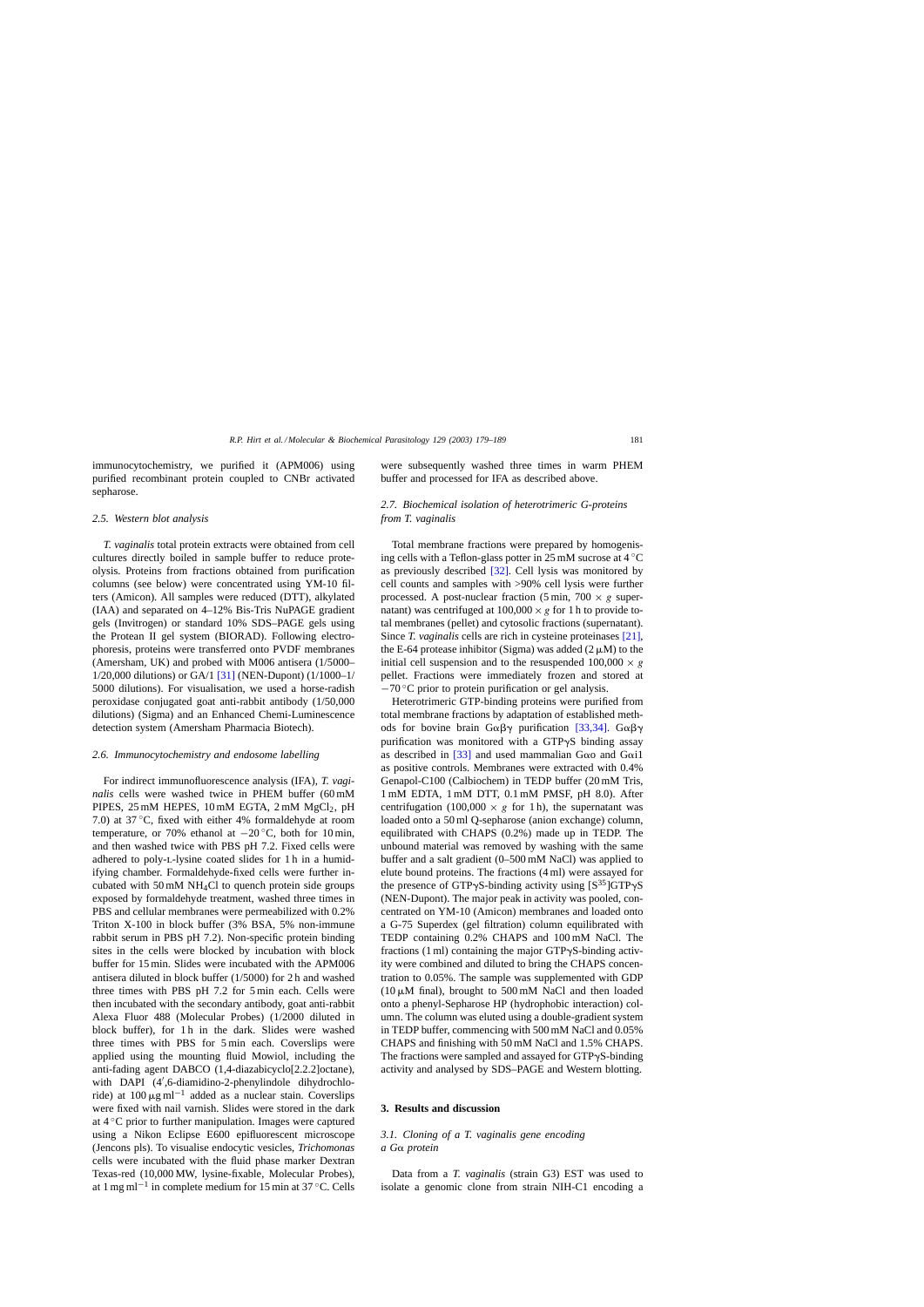<span id="page-3-0"></span>

Fig. 1. Expression analysis of the characterised  $G\alpha$  protein coding gene using Northern blotting. Total RNA was isolated from *T. vaginalis* late log phase cells and 10 and  $5 \mu$ g were size fractionated by electrophoresis on a denaturing agarose gel. An mRNA of about 1.3 kbp was detected by autoradiography using a 32P labelled probe derived from the cDNA clone. The membrane was washed with high stringency conditions prior to exposure.

putative G $\alpha$  protein of 402 amino acids. A PCR fragment of the equivalent genomic region from strain G3 was identical to the NIH-C1 sequence (see GenBank entry AY138840 for DNA sequence features). There is a potential transcription initiator element (TCAATATTTTGAA) 36 base pairs (bp) upstream of the putative start codon that corresponds to the *T. vaginalis* consensus sequence [\[35\].](#page-10-0) The base composition difference  $(A + T\%)$  between the ORF (52%) and non-protein coding flanking regions (72% for 237 bp at the 5 -end and 79% for 185 bp at the 3 -end) and the codon usage are all consistent with previously cloned *T. vaginalis* genes, as is the apparent absence of any introns [\[35–37\].](#page-10-0) The length of the mRNA demonstrated by Northern blot (Fig. 1), is consistent with an ORF of 1206 bp. A Southern blot analysis indicated that this gene is found as a single copy in the G3 strain (data not shown).

## *3.2. Sequence features of the conceptually translated G*α *protein*

#### *3.2.1. The GTPase and helical domains*

BLAST searches using the *T. vaginalis* sequence identified a *Dictyostelium* Gα protein, GBA2 (accession number: P16051) as the top hit with 35% sequence identity and 60% similarity. Blast searches on the SMART and Pfam databases identified the *T. vaginalis* sequence as a member of the G $\alpha$  family (SMART entry SM0275, Pfam entry PF00503), hence we named this protein TvG $\alpha$ 402. The characteristic GTPase and helix domains of  $G\alpha$  proteins are both present in TvG $\alpha$ 402 ([Fig. 2\).](#page-4-0) Notably, TvG $\alpha$ 402 has relatively conserved helical and GTPase domains [\(Fig. 2\)](#page-4-0) when compared to more divergent, but functional,  $G\alpha$  sequences from *Dictyostelium* (GBA7 and GBA8) [\[38\],](#page-10-0) *Arabidopsis* (AtXLG1) [\[39\]](#page-10-0) and some animal sequences [\[40,41\]](#page-10-0) (with some examples shown in [Fig. 2\).](#page-4-0) Furthermore, 72% of the unusual substitutions found within the TvG $\alpha$ 402 helical and GTPase domains are shared with at least one other  $G\alpha$  in the protein databases. The nucleotide binding motifs (the G-boxes) that are crucial for nucleotide binding and exchange,  $Mg^{2+}$  coordination, GTP-dependent conformational change and GTP hydrolysis, are all present [\[42,43\]](#page-10-0) ([Fig. 2\).](#page-4-0) Boxes G-1 to G-3, which are involved in  $Mg^{2+}$ coordination and GDP/GTP phosphate binding, are the most conserved [\[43,44\].](#page-10-0) To facilitate sequence comparisons between G-boxes, we compared concatenated G-1–G-5 sequences for different  $G\alpha$  (36 residues combined, as shown in  $[43]$ ). The TvG $\alpha$ 402 G-boxes have 50% identity and 69% similarity to the corresponding *Dictyostelium* GBA2 sequence. Interestingly, the concatenated G-1–G-5 sequences from  $TvG\alpha402$  are most similar to plant sequences, with 56% identity and 78% similarity to the *Arabidopsis thaliana* GPA1 sequence [\[45\].](#page-10-0) The divergent  $TvG\alpha402$  G-5 shares three identical residues and one conservative substitution with GPA1, among the seven amino acids which comprise G-5 ([Fig. 2\)](#page-4-0). Pairwise and multiple alignments as well as structure-based alignments (see below) indicate that TvG $\alpha$ 402 Ala377 [\(Fig. 2\)](#page-4-0) corresponds to the universally conserved G-5 alanine, the only residue of G-5 that is in direct contact with GTP [\[46\].](#page-10-0) Mutagenesis of this conserved alanine reduces the affinity of  $G\alpha$  for GDP [\[47\].](#page-10-0)

The modulated interaction between G $\alpha$  and the G $\beta\gamma$  units upon the bound nucleotide ( $G\alpha$ ·GDP or  $G\alpha$ ·GTP) is crucial for the function of heterotrimeric G-proteins  $[42]$ . In G $\alpha$ s there are three 'switch regions' that undergo major structural changes upon GTP binding causing the heterotrimer to dissociate  $[28]$  ([Fig. 2\).](#page-4-0) The TvG $\alpha$ 402 switch II region showed the highest level of sequence conservation with 11 identical residues and one conservative change over 21 residues ([Fig. 2\).](#page-4-0) The important arginine (Arg178 in  $\text{Gsa1}$ ), glycine (Gly203 in Gs $\alpha$ 1) and glutamine (Gln204 Gs $\alpha$ 1) residues in switch II are all conserved (Arg226, Gly251 and Gln252 in TvG402, [Fig. 2\).](#page-4-0) In mammalian, yeast and *Dictyostelium*  $G\alpha$ , mutagenesis of these residues either dramatically reduces the intrinsic GTPase activity of  $G\alpha$  or abolishes  $G\alpha$ activation upon GTP binding [\[3,43,47\].](#page-9-0) The conserved arginine (Arg226 in TvG $\alpha$ 402) also corresponds to the target for ADP ribosylation by cholera toxin in some  $G\alpha$  [\[3\].](#page-9-0) In contrast, a potential ADP-ribosylation site for pertusis toxin is absent from  $TvG\alpha402$ .

In the  $G\alpha$  GDP/G $\beta\gamma$  state, there are 20  $G\alpha$  residues in Gt $\alpha$  that are known to be in contact with G $\beta$  located in switch domains I and II and in the  $\alpha$ N helix [\[26\]](#page-9-0) ([Fig. 2\).](#page-4-0) The 15 residues located in switch regions I and II are well conserved in  $TvG\alpha402$  (nine identical and one conservative change, 67% similarity, [Fig. 2\).](#page-4-0) The residues located at the Gt $\alpha$   $\alpha$ N helix are not conserved ([Fig. 2\).](#page-4-0) However, this is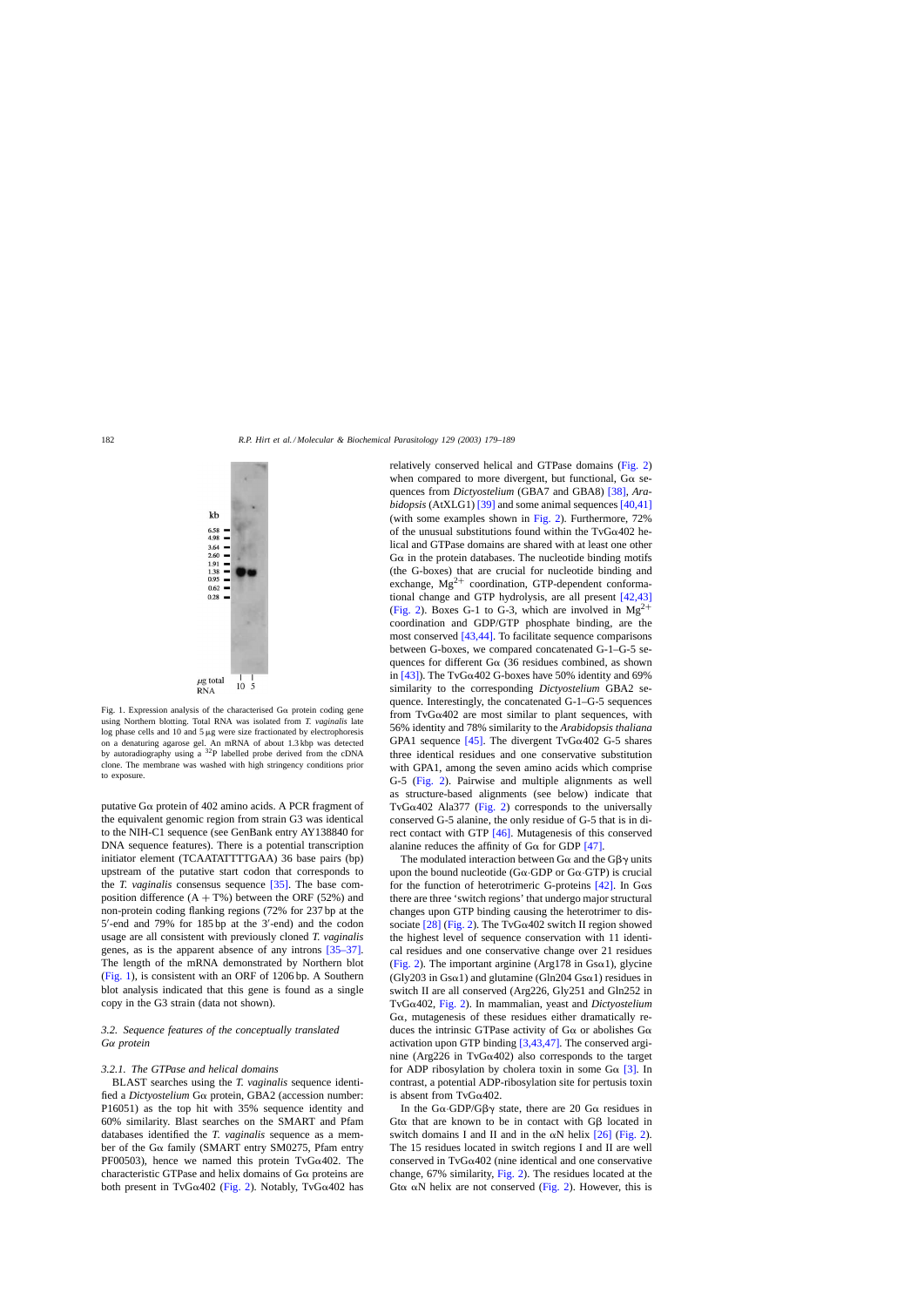<span id="page-4-0"></span>

Fig. 2. Sequence features of TvG $\alpha$ 402 compared to reference G $\alpha$  sequences. The conceptually translated sequence of TvG $\alpha$ 402 was aligned to selected G $\alpha$  proteins. GTP binding domains G-1-G-5 are highlighted below t  $\gamma$  subunits ( $\bullet$ ) and cognate receptor binding (r) are indicated above the sequence [\[26\].](#page-9-0) Taxonomic abbreviations: TvGα402, Trichomonas vaginalis; DdGBA2 and DdGBA7, Dictyostelium discoideum (accession numbers: P16051 and P34045); CeGpa4, Caenorhabditis elegans (Q9BIG5); BtGta1 and BtGia1, Bos *taurus* (P04695 and P04898); LsGa *Lymnaea stagnalis* (pond snail) (CAA87631); AtGAP1, *Arabidopsis thaliana* (AAA32805).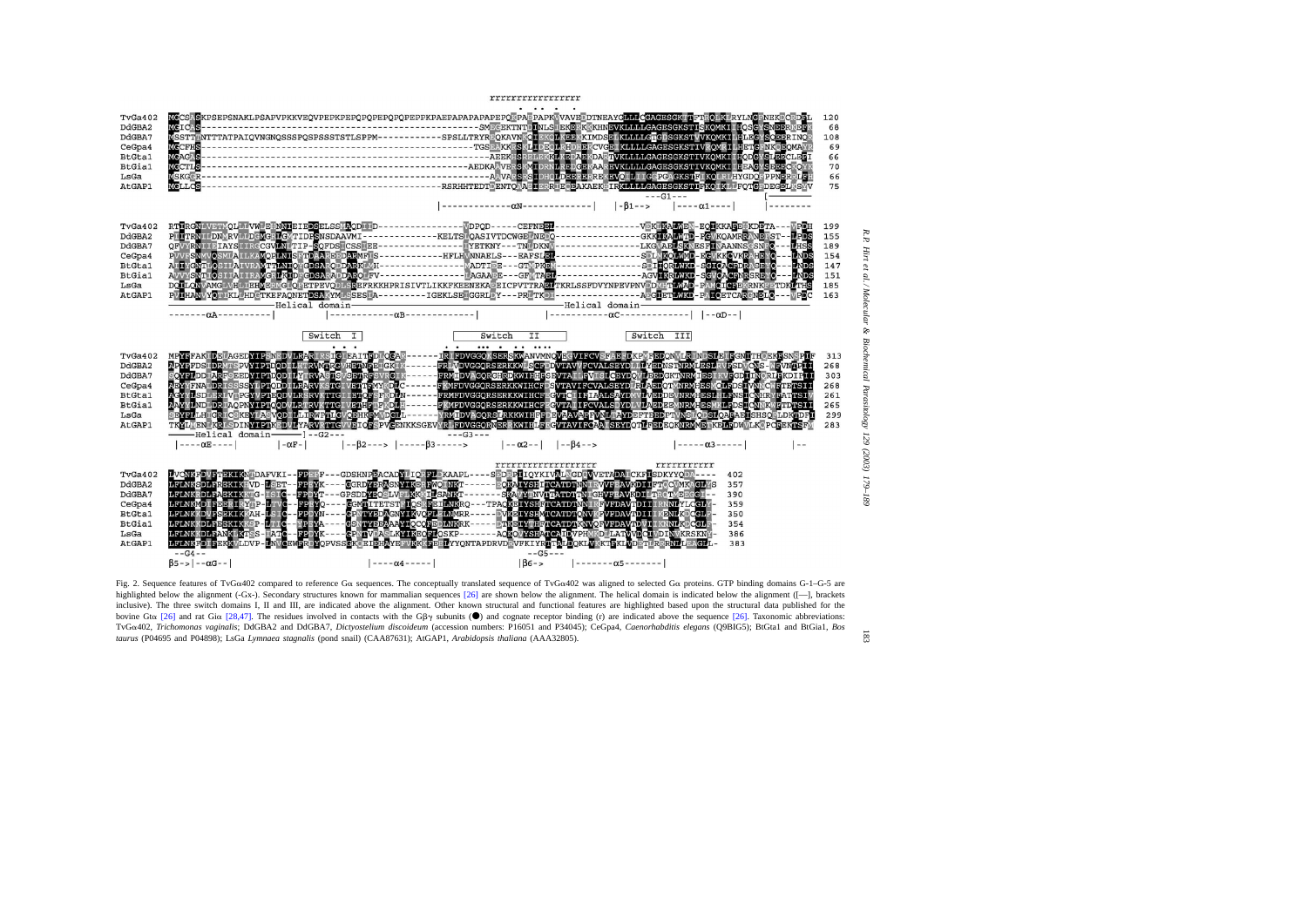consistent with previously observed levels of conservation and variation among  $\alpha$ N helixes [\[47\].](#page-10-0)

Phylogenetic analyses (not shown) of a  $G\alpha$  alignment indicate that  $TvG\alpha402$  does not cluster with any of the well established classes defined for mammals ( $G\alpha$ o,  $G\alpha$ t,  $G\alpha$ x, Goi, Goi, Goi, Goi, Goi, and Goi,  $[2]$ . It is part of the so-called GPA group [\[2\]](#page-9-0) containing sequences from plants, fungi, *Dictyostelium* and some divergent invertebrate paralogues, within which its position is not well resolved.

To gain further insights into the structure–function of TvG $\alpha$ 402, we built a model for the core G $\alpha$  domain (residues 84–402) using the structural data from mammalian heterotrimeric G-proteins (Fig. 3). The sequence alignment and the positions of small insertions/deletions are consistent with the arrangement of secondary structure elements (Fig. 3A), giving confidence in the model. In regions with relatively few amino acid identities to the template, for example, the C-terminal  $\beta$ 6 and  $\alpha$ 5 segments, the protein interior generally consists of non-polar side-chains (see [Fig. 2\).](#page-4-0) For  $\beta$ 6 and  $\alpha$ 5, which have been implicated in receptor binding, this suggests that the same framework and therefore possibly comparable function, is maintained in this part of TvG $\alpha$ 402. Differences in the amino-terminal regions indicate a degree of alteration in potential  $Ga - G\beta$  interactions. However, panels B and C of Fig. 3 show that the polarity of a major G $\beta$ -interacting face in the G $\alpha$  component of the crystal structure heterotrimer is likely to be maintained in TvG $\alpha$ 402, consistent with it forming part of a  $G\alpha\beta\gamma$  complex. Fig. 3D emphasises what is apparent from the sequence alignment, that the GDP-binding site is largely conserved in TvG $\alpha$ 402. Of the amino acids in the G-1 to G-5 segments that directly neighbour GDP, all but three are identical. One of these three is a conservative change, T97(S). The remaining two, V376(C) and L378(T), are in contact in the template structure, with a potential weak hydrogen-bond between the cysteine and threonine side-chains. With minor structural re-arrangement within TvG $\alpha$ 402 this contact can be replaced with a non-polar interaction between the valine and leucine side-chains, maintaining the shape for this part of the GDP-binding pocket. The G-5 box of the *A. thaliana* GPA1, which is known to be functional  $[6]$ , also has a leucine corresponding to TvG $\alpha$ 402 L378 [\(Fig. 2\).](#page-4-0)

## *3.2.2. The N-terminal extension*

In contrast to the extensive level of sequence conservation observed for the GTPase and helical domains, the N-terminal extension (residues  $1-77$ ) of TvG $\alpha$ 402 is highly



Fig. 3. Comparative modelling of TvG $\alpha$ 402 in the context of a G $\alpha\beta\gamma$  heterotrimer. (A) The subunits of a heterotrimer (protein structure data bank file entry 1GOT [\[26\]\)](#page-9-0) are coloured: G $\alpha$  salmon, G $\beta$  cyan, G $\gamma$  gold. Superimposed in green is the modelled TvG $\alpha$ 402. The amino-terminal helix of G $\alpha$ from the crystal structure is partially missing in TvG $\alpha$ 402. The crystal structure GDP is drawn in purple, near the centre-top of the panel. (B) A charge potential surface (blue positive, red negative, white non-polar) is shown for the crystal structure of 1GOT  $G\alpha$  at its docking site on the upper face of G $\beta$  in the orientation of panel A. (C) The equivalent and hypothetical docking face to that in panel B is drawn for modelled TvG $\alpha$ 402. (D) Amino acids of the G-1 to G-5 regions (see text) are drawn for modelled TvG $\alpha$ 402. All side-chain atoms and the main-chain Ca atoms (with C $\alpha$ –C $\alpha$  links) are shown, colour-coded according to identity (green) or non-identity (gold) with template Gα. Most residues immediately adjacent to the crystal structure GDP site (purple) are identical in TvG $\alpha$ 402. Three non-identical residues that would be in contact with an equivalent site in TvG $\alpha$ 402, are labelled with TvG $\alpha$ 402 numbering (1GOT amino acid in parenthesis).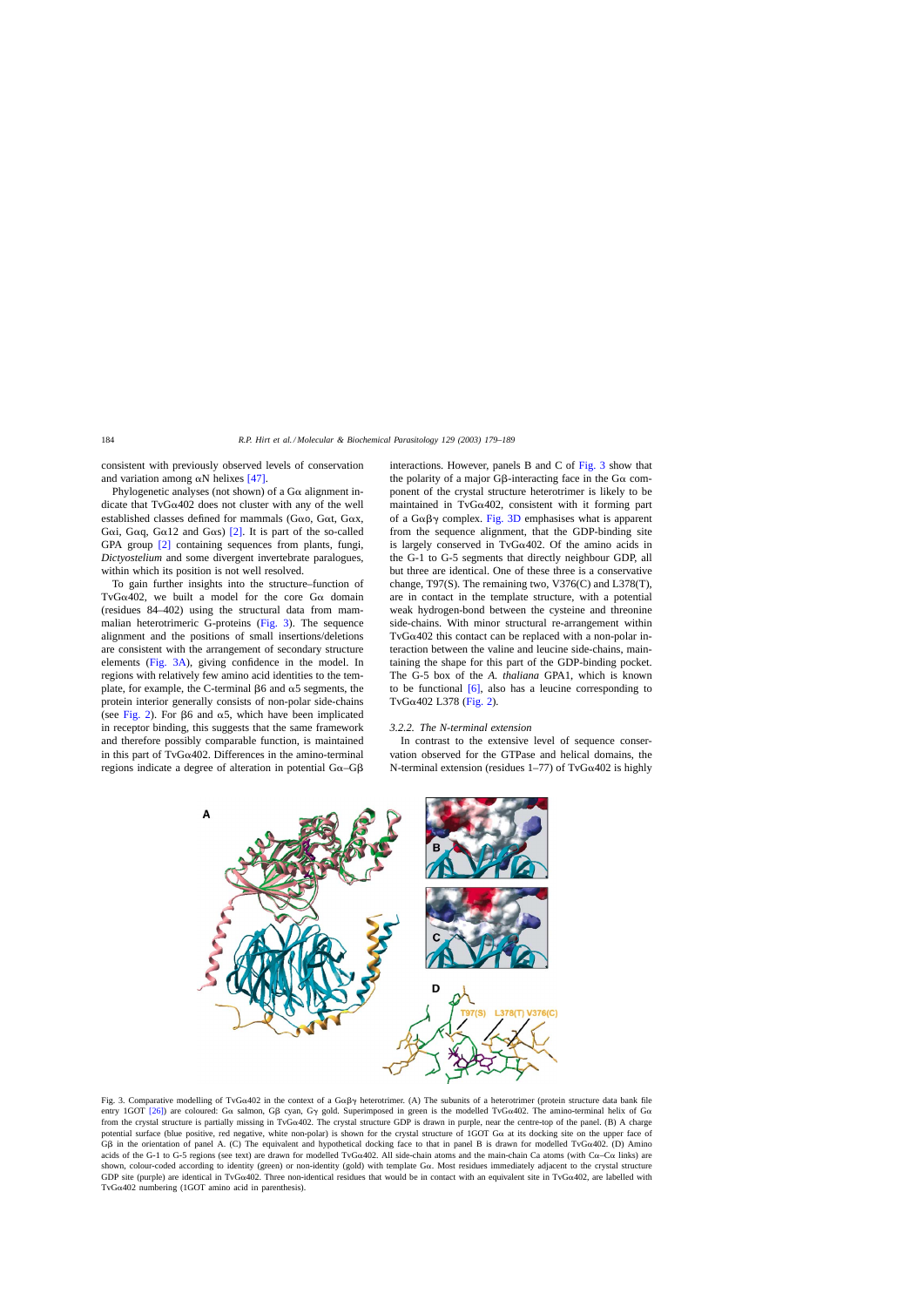

Rat (segment 203-230) and human (segment  $226-253$ ) XL $\alpha$ s PRR HLRPPSPEIQVADPPTPRPAPRPSAWPDK HLRPPSPEIOAADPPTPRPT-RASAWRGK

## Mouse  $sGi2\alpha$  PRR (segment 342-366) KLSGPDOHPHPSPAPAPPLSSDSVP

Fig. 4. Sequence features of the proline-rich regions found in the N-terminus of TvG $\alpha$ 402. (A) The N-terminus sequence of TvG $\alpha$ 402, up to the end of the G-1 box (residue 97), is shown with all prolines in bold. PX repeats are boxed (X stands for S, Q/E or A). Two potential acylation sites, Gly2 and Cys3 are indicated by  $\left( \cdot \right)$  above the sequence (see text). The minimal SH3 binding consensus motifs, PxxP, are shaded in grey. Ser9 ( $\star$ ) is a potential phosphorylation site (NetPhos score = 0.82 [\[56\]\).](#page-10-0) (B) Segments containing PRR from two mammalian  $G\alpha$  splice variants sGi2 $\alpha$  [\[57\]](#page-10-0) and XL $\alpha$ s [\[48,49\]](#page-10-0) are shown with PS, PE and PA motifs and potential SH3 binding site (motifs PxxP), respectively, boxed and shaded as in (A) for comparison.

divergent compared to known  $G\alpha$  sequences and is the most remarkable feature of this  $G\alpha$  protein ([Figs. 2 and 4\).](#page-4-0) However, its size is well within the range of known  $G\alpha$ N-terminal extensions [\[39,48\].](#page-10-0) The N-terminus is characterised by an unusually high proportion of proline residues comprising 26 of the 77 N-terminal residues (Fig. 4). The prolines form three distinct clusters of proline-rich repeats (PRR) based on different PX motifs (with X being S, Q/E or A) (Fig. 4). Blast searches with residues 1–77 against the GenBank non-redundant protein database failed to recover any similar repeats indicating that they are specific to *T. vaginalis*. In particular, the  $TvG\alpha402$  PRRs do not resemble the PRR found in the two known mammalian splice variants of G $\alpha$  [\[49\]](#page-10-0) (Fig. 4). As often found in PRR there is a potential phosphorylation site (for a putative casein kinase I) [\[50\]](#page-10-0) (Fig. 4). This posttranslational modification is thought to change the function of studied  $G\alpha$  proteins allowing modulation of signalling pathways [\[3\].](#page-9-0) There are also seven potential SH3 binding sites conforming to the minimal consensus motif PxxP among the PRRs (Fig. 4) that could be involved in protein–protein binding [\[50\].](#page-10-0)

An important feature of the majority of  $G\alpha$  proteins, and key to modulating their binding to membranes and proteins, is acylation of the N-terminus [\[51\].](#page-10-0) Acylation can take place at residue Gly2, by a generally irreversible co-translational myristoylation. In addition, Cys3, or other cysteines at the N-terminus, can be reversibly post-translationally palmitoylated or modified with arachidonate. Although the N-terminus extension of TvG $\alpha$ 402 is highly divergent, it has the starting sequence MGCSAS, which conforms to the consensus sequence for modification by myristoylation (GXXXS/T/A/G/C/N, with serine favoured in position 5— PROSITE entry PS00008) (Fig. 4), making Gly2 a good candidate for myristoylation. A Cys3 is also present and represents a good candidate for post-translational acylation (Fig. 4).

The presence of the PRR in the N-terminus means that it is not possible to build the entire  $\alpha N$  helix on the template Gt $\alpha$  [\[26\].](#page-9-0) There is the possibility that the TvG $\alpha$ 402 N-terminal region could form a partial  $\alpha$ -helix and that the PRR could fold into a structure allowing similar binding properties to the N-termini of mammalian  $G\alpha$ . The  $\alpha N$  helix of  $G$ t $\alpha$  is typically involved in binding to the membrane, to  $G\beta\gamma$  and to GPCR. Since PRRs are also often involved in protein–protein binding and can form hydrophobic surfaces  $[50]$ , the TvG $\alpha$ 402 PRR might play similar roles, and thus replace the need for a typical helix at the N-terminus (Fig. 4). Any PRR-dependent binding could be modulated by phosphorylation at the extreme N-terminus (Fig. 4). The PRR segments of the N-terminus could also contribute to the targeting of the protein to specific membrane(s) as has been shown for the different PRR of the mammalian  $X$ L $\alpha$ s and sGi $\alpha$  splice variants [\[49\].](#page-10-0)

#### *3.3. Expression and cellular localisation of TvG*α*402*

When the His- and S-tag were proteolytically removed from the cloned fusion protein, the recombinant protein migrated with an apparent molecular mass of 51 kDa. A single protein with the same mass of 51 kDa was also detected in total protein extracts from *T. vaginalis* using the M006 antisera ([Fig. 5\).](#page-7-0) The results from the Northern blot ([Fig. 1\)](#page-3-0) and features of the cloned gene are also consistent with the hypothesis that the two proteins are the same. However, the observed apparent molecular mass of 51 kDa is greater than the 45 kDa predicted from the sequence. We suggest that this discrepancy may be due to the presence of the N-terminal PRR, since such repeats are known to affect protein mobility in denaturing gels [\[52\].](#page-10-0)

Using a GTPyS binding assay optimised for mammalian  $G\alpha$ , we were able to show that the purified recombinant  $TvG\alpha402$  protein can bind GTP, albeit with a reduced binding capacity (10%) compared to mammalian G $\alpha$ i1 (data not shown). The lower binding capacity could be an artefact of the purification procedure (denaturing conditions were used) or due to the recombinant protein structural organisation—it has additional His- and S-tags. However, we note that different mammalian G $\alpha$ s are also reported to bind GDP/GTP with varying efficiencies [\[43\].](#page-10-0)

To analyse the cellular distribution of TvG $\alpha$ 402, proteins from total membrane and cytosolic fractions were investigated using Western blotting and the specific antisera ([Fig. 5B\).](#page-7-0) The TvG $\alpha$ 402 protein was enriched in the membrane fraction and a substantial fraction of the total amount was also found in the cytosol [\(Fig. 5B\),](#page-7-0) two cellular compartments where  $G\alpha$  proteins are found in other systems [\[51\].](#page-10-0) However, the protein from the membrane fraction was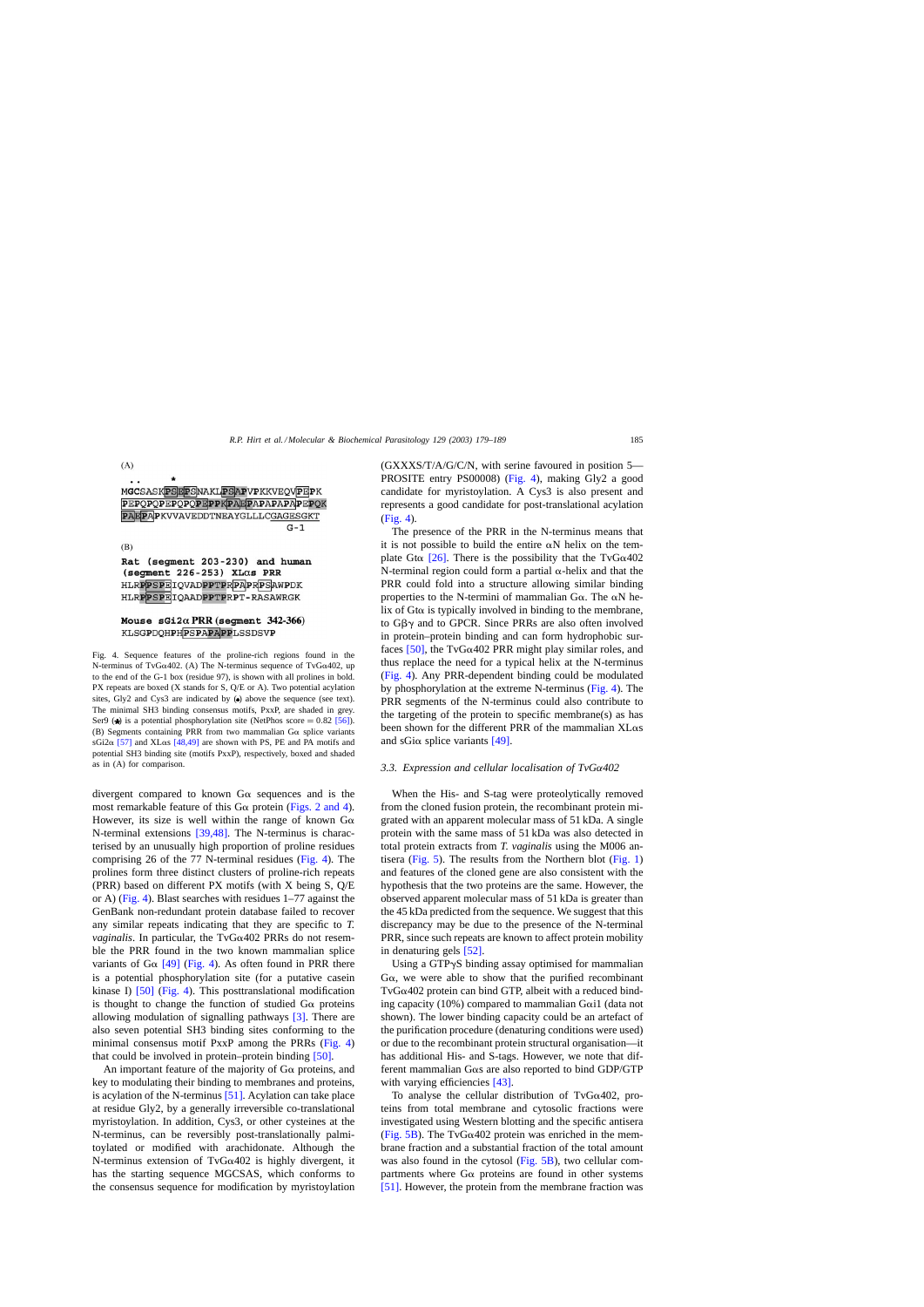<span id="page-7-0"></span>

ison of apparent molecular mass of the purified  $TvG\alpha402$  recombinant protein (as an His- and S-tagged fusion protein) (lanes 1–3) with native protein from *T. vaginalis* cells (lane  $4.5 \times 10^5$  cells). Coomassie staining of SDS–PAGE gel with purified fusion protein (lane 1, 55 kDa protein species) compared with enterokinase digestion that cleaves off the Hisand S-tags (lane 2, 51 kDa protein species). Enterokinase digested recombinant protein (lane 3) was electrophoresed in parallel with a total protein extract from *T. vaginalis* (lane 4) and processed for Western blot analysis with M006 antisera. The enterokinase digestion was partial to allow the detection of both the full-length fusion protein and digested material. (B) A total protein extract from *T. vaginalis* (lane 1, as in (A, lane 4)) was processed in parallel with  $30 \mu$ g protein of a post-nuclear total membrane fraction (lane 2, 0.88% proteins of the fraction) or the corresponding cytosolic fraction (lane 3, 0.97% proteins of the fraction,  $1.1 \times$  the volume of the equivalent membrane fraction) for Western blot analysis with M006 antisera. (C) *T. vaginalis* total cell extracts were processed for Western blot analysis (as in (A, lane 4)) prior to immunodetection with either M006 (lane 1, 1/20,000 dilution) or GA/1 (lane 2, 1/1000 dilution). (D) Sequence comparison between the peptide (from the G-1 domain) used for generating the GA/1 antisera [\[31\]](#page-9-0) and the corresponding peptide in the TvG $\alpha$ 402 sequence.

degraded as indicated by a reduction in the apparent molecular mass (Fig. 5B). We also observed a high sensitivity of  $TvG\alpha402$  to proteolysis in total cell extracts, particularly when higher cell concentrations were used, indicating a susceptibility of this protein to proteolysis (data not shown).

We used indirect immunofluorescence analysis (IFA) with affinity purified M006 antisera to demonstrate a consistent and specific peri-nuclear labelling of the posterior side of the nucleus (Fig. 6). Since  $TvG\alpha402$  is enriched in the total membrane fraction (Fig. 5B), these labelled structures are likely to represent internal membrane-bound structures. The polar morphology of the *T. vaginalis* cell [\[53\],](#page-10-0) allows us to speculate on the identity of these structures. They are unlikely to correspond to the Golgi complex, which is located in the anterior side of the nucleus [\[53\],](#page-10-0) or to endosomes—since we found no co-localisation with dextran Texas Red-labelled structures (Fig. 6A). They could correspond to the RER, a known cellular localisation for  $G\alpha$  proteins in other organisms [\[7,8\],](#page-9-0) or to another yet to be defined compartment. The observed membrane pool is consistent



Fig. 6. Cellular localisation of TvG $\alpha$ 402 detected by immunocytochemistry with light microscopy. *T. vaginalis* cells were washed and processed for IFA using affinity-purified M006 and goat anti-rabbit antisera Alexa Fluor 488 (green). Nuclei were stained with DAPI (blue). Dextran Texas red (red) was used to label endosomes prior to fixation and processing for  $TvG\alpha402$  immunolocalisation. Specimens were observed with an epifluorescent microscope using the Metamorph software. All three labels were merged (A) and compared with the phase image view of the same field (B). A clear peri-nuclear labelling could be seen for M006 on the ventral side of the cell (C). No labelling could be detected on the plasma membrane. (D) Endosomes were labelled with dextran Texas red for 15 min (red).

with TvG $\alpha$ 402 being part of a G $\alpha\beta\gamma$  complex since both G $\alpha$  acylation and binding to G $\beta\gamma$  are needed for a stable membrane association in other systems [\[54\].](#page-10-0)

We also used the GA/1 antisera, raised against a 12-mer peptide conserved among mammalian  $G\alpha$  proteins [\[31\],](#page-9-0) to look for additional G $\alpha$  proteins in *T. vaginalis* (Fig. 5C). A distinct population of proteins was detected in total cell extracts with apparent molecular masses of 48, 61, 120 and  $>150$  kDa (Fig. 5C). The GA/1 antisera did not cross-react with the  $TvG\alpha402$  recombinant protein (data not shown), probably due to the four differences between the 12-mer peptide used to raise GA/1 and the corresponding sequence in TvG $\alpha$ 402 (Fig. 5D). These results suggest that, as in *Dictyostelium* and mammals [\[3,5\],](#page-9-0) there is more than one G $\alpha$  protein encoded by *T. vaginalis* genome. The protein species with the highest apparent molecular mass (120 and  $>150$  kDa) could represent extra large G $\alpha$  proteins like the ones found in plants (120 kDa) and mammals (94 kDa) [\[39,48\].](#page-10-0) Alternatively, the 120 kDa protein species could represent cross-linked dimers (homo- or hetero-complexes) of the 61 kDa protein as was observed for the polymeric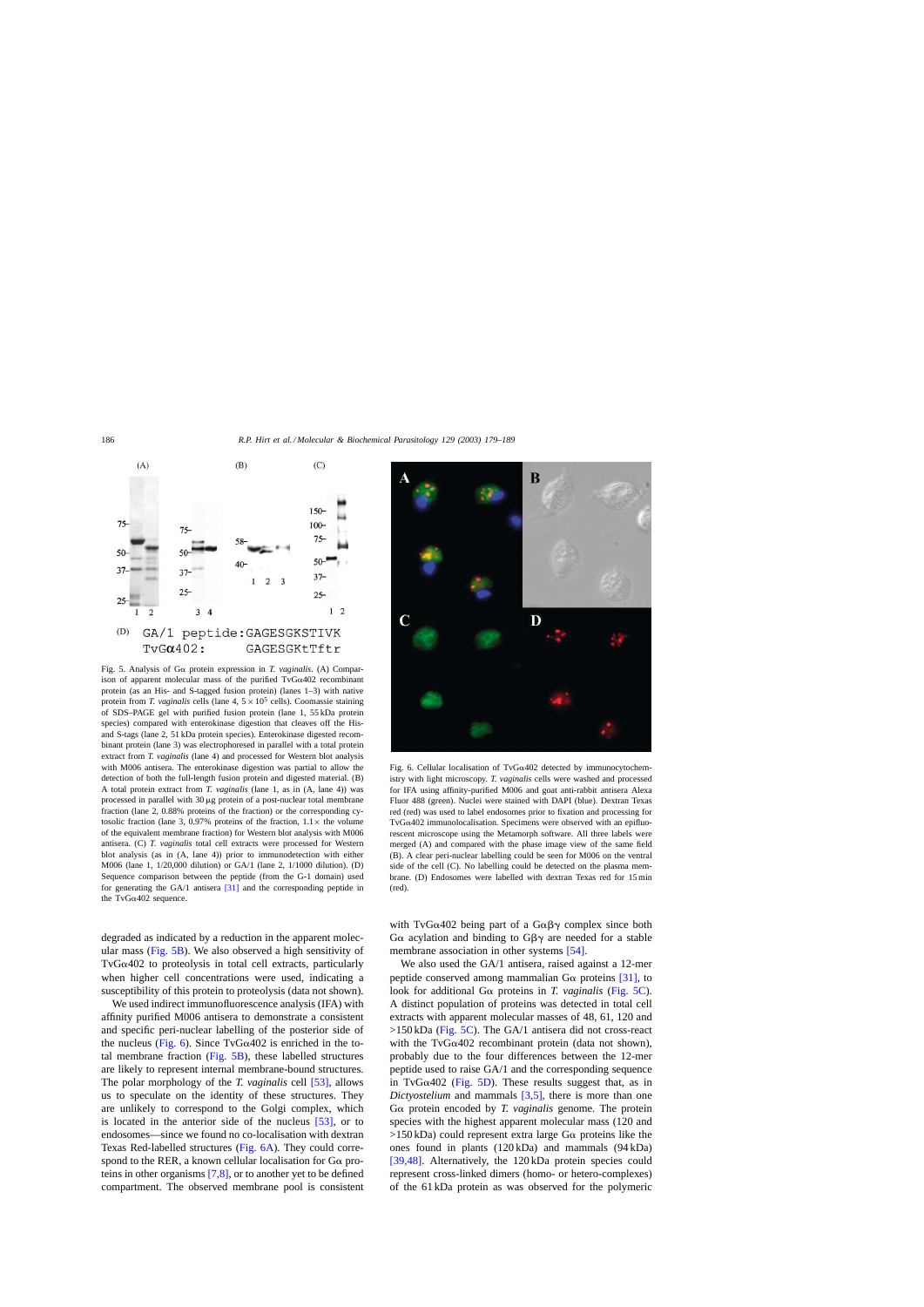immunoglobulin receptor previously analysed using identical experimental procedures [\[55\].](#page-10-0)

## *3.4. Purification of heterotrimeric G-proteins*

To further investigate the presence of heterotrimeric G-protein complexes ( $G\alpha\beta\gamma$ ) and  $G\alpha$  protein diversity in *Trichomonas*, we adapted a protocol established for extracting heterotrimeric G-proteins from bovine brain. Post-nuclear total membrane fractions contained 95% of the GTP $\gamma$ S binding activity ([S<sup>35</sup>]GTP $\gamma$ S binding per mg protein) and were used as the starting material for  $G\alpha\beta\gamma$ purification. Fractions corresponding to the largest single peak of GTP $\gamma$ S binding activity in the first ion exchange column were pooled and size fractionated (Fig. 7A). Two GTPyS binding peaks segregated from the main protein peak (Fig. 7A), as typically observed for similar preparations from bovine brain [\[33,34\].](#page-9-0) Fractions exhibiting the highest GTP $\gamma$ S binding capacity (1st peak—fractions 6–10, protein size range 65–100 kDa) and corresponding to proteins of size range of  $G\alpha\beta\gamma$  complexes (ca. 85 kDa) or  $G\alpha$ monomers, were further separated based on hydrophobic interactions (Fig. 7B). Fractions were pooled and tested for both GTPyS binding activity (Fig. 7B) and immunoreactivity to antisera GA/1 (Fig. 7C) and M006 (data not shown). Proteins with an apparent molecular mass of 61 and 45 kDa were detected using GA/1 (Fig. 7B), in accordance with the earlier Western blot analysis of total proteins from *T. vaginalis* [\(Fig. 5C,](#page-7-0) 48 and 61 kDa). There was no evidence from Western blot analyses for the 51 kDa TvG $\alpha$ 402 protein in these fractions (data not shown). Two factors may help to explain this. Firstly, the  $TvG\alpha402$  protein appears to be particularly susceptible to proteolysis. For example, more than 50% of the M0006 cross-reacting material in the membrane pool is apparently degraded [\(Fig. 5B\),](#page-7-0) and further proteolysis of TvG $\alpha$ 402 was observed in the first column (data not shown). Secondly, the potentially lower binding capacity of the protein for  $GTP\gamma S$  could also contribute to a failure to recover  $TvG\alpha402$  during the procedure.

The 61 kDa protein peaked in pooled fractions 1–8 and 25–32 (Fig. 7C), whereas the 45 kDa protein was found in fractions 33–56. These fractions are characterised by enrichment in  $GTP\gamma S$  binding per mg protein when compared to the starting total membrane fraction: 165 times for fractions 1–8, 60 times for fractions 24–32 and 90 times for fractions 33–40. To discriminate the two putative  $G\alpha$  proteins from the TvG $\alpha$ 402 (51 kDa), we named them TvG $\alpha$ 61k and TvG $\alpha$ 45k based on their apparent molecular mass. As for mammalian G $\alpha$ s and G $\alpha$ i purifications [\[34\],](#page-9-0) TvG $\alpha$ 61k and TvG $\alpha$ 45k were found among a complex mix of proteins after the three successive chromatographies, as demonstrated by Coomasie staining (data not shown). An attempt to sequence the TvG $\alpha$ 61k protein, further purified on a MonoQ ion exchange column, was not successful. The TvG $\alpha$ 61k protein segregates into two major peaks (fractions 1–8 and 25–32) and TvG $\alpha$ 45k is found in one major peak (fractions

Fig. 7. Purification of heterotrimeric G-proteins from *T. vaginalis* total membrane fractions using column chromatography. A  $[S^{35}]GTP\gamma S$  binding assay was used to follow the presence of hetrotrimeric G-proteins in the fractions. (A) Following fractionation of a total membrane extract on a Q-sepharose ion-exchange column, the major peak of GTPyS binding activity was loaded on a G-75 Superdex gel filtration column (shown). Protein concentration  $(OD<sub>280</sub>)$  is indicated by the solid line. The fractions  $(6-10)$  corresponding to the major peak of GTP $\gamma$ S binding (bars) were pooled for further purification with hydrophobic interaction chromatography (shown in B). Protein size calibration of the column (dotted line) with a set of five reference proteins (circles) is also shown. (B) Phenyl-sepharose column purification. Protein concentration (solid line), NaCl (thin line) and CHAPS concentration (dashed line) are also indicated with GTP $\gamma$ S binding activity (bars). (C) Aliquots of the same pooled fractions used for GTP binding assays shown in (B) were processed and analysed by Western blot with GA/1 antisera (as in [Fig. 5\).](#page-7-0) As a positive control we used purified mammalian brain  $G\alpha$ o protein that has an apparent molecular mass of 39 kDa (lane labelled Go).

33–48). Based on the published biochemical properties of heterotrimeric G-proteins [\[34\]](#page-9-0) early fractions are potentially  $G\alpha$  monomers, and later fractions  $G\alpha\beta\gamma$  heterotrimers, since heterotrimers are more hydrophobic than  $G\alpha$  monomers [\[34\].](#page-9-0) Taken together (i) the observed enrichment in  $GTP\gamma S$ binding per mg protein during the successive chromatographies, (ii) GA/1 immunoreactive proteins in these enriched fractions, (ii) the apparent molecular mass of immunoreactive proteins (45 and 61 kDa), (iii) the elution profile of these two proteins in the phenyl-sepharose column and



 $(A)$ 

80

60 40 concentration ug/ml

 $750$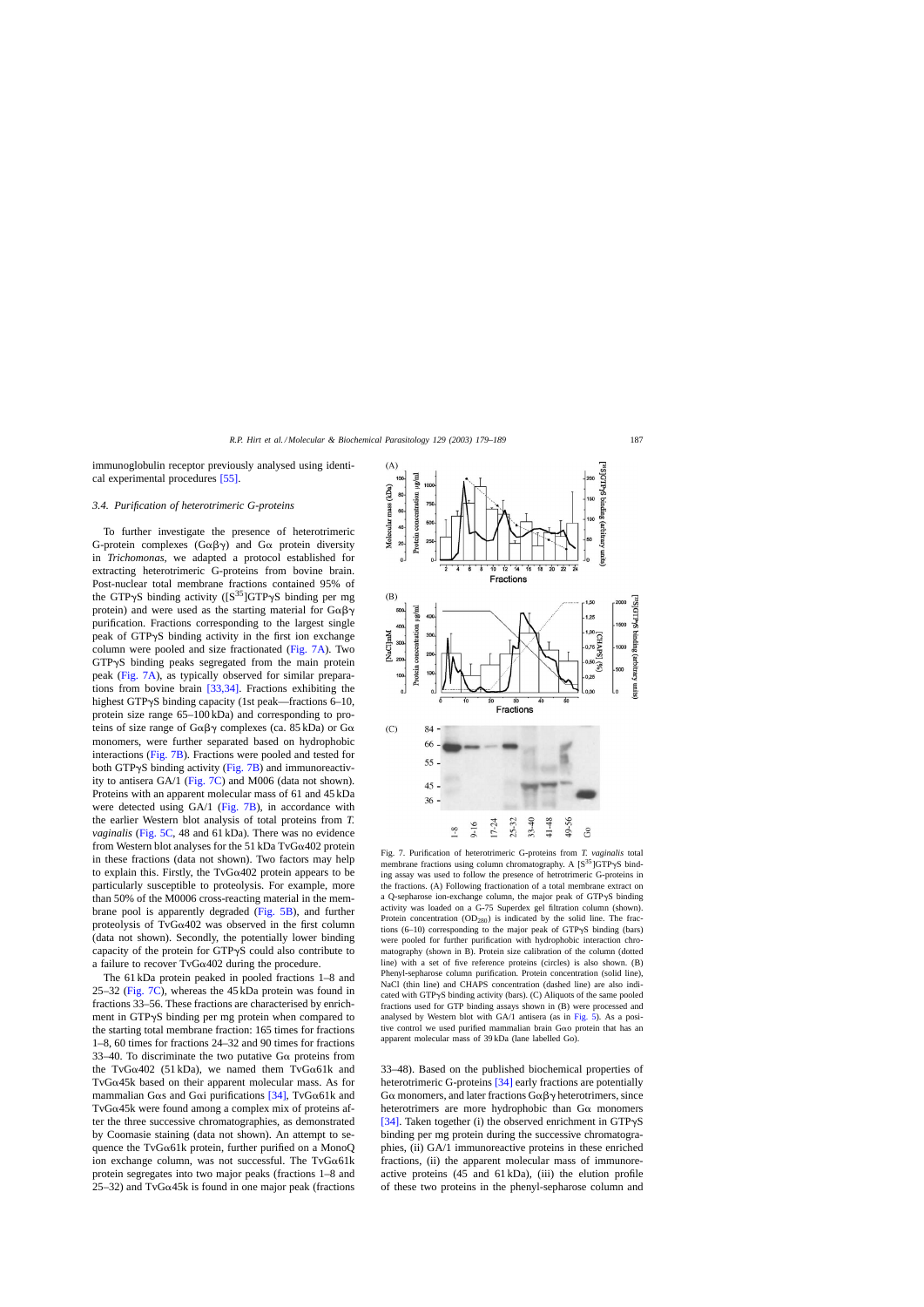<span id="page-9-0"></span>the non-immunoreactivity of  $TvG\alpha402$  to  $GA/1$ , strongly suggest that *T. vaginalis* has more than one  $G\alpha$  protein.

#### **4. Conclusions**

We have characterised the first  $G\alpha$  protein-encoding gene from *T. vaginalis* and its translation product,  $TvG\alpha402$ . Based on sequence comparisons of the protein, its capacity to bind GTP $\gamma$ S and its cellular localisation, we hypothesise that TvG $\alpha$ 402 is likely a component of a classic heterotrimeric G-protein functional complex. We have also obtained biochemical data strongly suggesting that the *T. vaginalis* genome has additional genes encoding distinct  $G\alpha$ proteins. These will require further molecular, biochemical and cellular characterization.

Based on its observed peri-nuclear membrane association, we speculate that  $TvG\alpha402$  could be involved in regulating membrane trafficking [7,9] or in signal transduction in a novel way, since it is not localised at the plasma membrane [3]. The possible involvement of one or more heterotimeric G-protein(s) in the cellular transformation from a trophozoite to an amoebal stage upon contact to host tissue [15,18] is only one of the interesting hypotheses that can be tested in future.

#### **Acknowledgements**

R.P.H. was supported by a former Wellcome Trust Career Development Fellowship (grant #045702) and is currently funded by a Wellcome Trust University Award (grant #060068). The comments of two anonymous reviewers greatly improved the manuscript.

## **References**

- [1] Bourne HR. GTPases: a family of molecular switches and clocks. Philos Trans R Soc Lond B Biol Sci 1995;349:283–9.
- [2] Wilkie TM, Yokoyama S. Evolution of the G protein alpha subunit multigene family. Soc Gen Physiol Ser 1994;49:249–70.
- [3] Morris AJ, Malbon CC. Physiological regulation of G protein-linked signaling. Physiol Rev 1999;79:1373–430.
- [4] Leberer E, Thomas DY, Whiteway M. Pheromone signalling and polarized morphogenesis in yeast. Curr Opin Genet Dev 1997;7:59– 66.
- [5] Parent CA, Devreotes PN. Molecular genetics of signal transduction in *Dictyostelium*. Annu Rev Biochem 1996;65:411–40.
- [6] Jones AM. G-protein-coupled signaling in *Arabidopsis*. Curr Opin Plant Biol 2002;5:402–7.
- [7] Helms JB. Role of heterotrimeric GTP binding proteins in vesicular protein transport: indications for both classical and alternative G protein cycles. FEBS Lett 1995;369:84–8.
- [8] Stow JL, Heimann K. Vesicle budding on Golgi membranes: regulation by G proteins and myosin motors. Biochim Biophys Acta 1998;14:1–2.
- [9] Bomsel M, Mostov K. Role of heterotrimeric G proteins in membrane traffic. Mol Biol Cell 1992;3:1317–28.
- [10] von Zastrow M, Mostov K. Signal transduction. A new thread in an intricate web. Science 2001;294:1845–7.
- [11] Hollinger S, Hepler JR. Cellular regulation of RGS proteins: modulators and integrators of G protein signaling. Pharmacol Rev 2002;54:527–59.
- [12] Field MC, Ali BR, Field H. GTPases in protozoan parasites: tools for cell biology and chemotherapy. Parasitol Today 1999;15:365–71.
- [13] Harnett W, Harnett MM. Heterotrimeric guanine nucleotide-binding proteins in eukaryotic parasites. Parasitol Today 1998;14:27–31.
- [14] New DC, Wong JT. The evidence for G-protein-coupled receptors and heterotrimeric G proteins in protozoa and ancestral metazoa. Biol Signals Recept 1998;7:98–108.
- [15] Petrin D, Delgaty K, Bhatt R, Garber G. Clinical and microbiological aspects of *Trichomonas vaginalis*. Clin Microbiol Rev 1998;11:300–17.
- [16] Alderete JF, Lehker MW, Arroyo R. The mechanisms and molecules involved in cytoadherence and pathogenesis of *Trichomonas vaginalis*. Parasitol Today 1995;11:70–4.
- [17] Crouch ML, Alderete JF. *Trichomonas vaginalis* interactions with fibronectin and laminin. Microbiology 1999;145:2835–43.
- [18] Fiori PL, Rappelli P, Addis MF. The flagellated parasite *Trichomonas vaginalis*: new insights into cytopathogenicity mechanisms. Microbes Infect 1999;1:149–56.
- [19] McKie AE, Edlind T, Walker J, Mottram JC, Coombs GH. The primitive protozoon *Trichomonas vaginalis* contains two methionine gamma-lyase genes that encode members of the gamma-family of pyridoxal 5 -phosphate-dependent enzymes. J Biol Chem 1998;273:5549–56.
- [20] Diamond L. The establishment of various trichomonads of animals and man in axenic culture. J Parasitol 1957;43:488–90.
- [21] Lockwood BC, North MJ, Coombs GH. *Trichomonas vaginalis*, *Tritrichomonas foetus*, and *Trichomitus batrachorum*: comparative proteolytic activity. Exp Parasitol 1984;58:245–53.
- [22] Altschul SF, Madden TL, Schäffer AA, et al. Gapped BLAST and PSI-BLAST: a new generation of protein database search programs. Nucleic Acids Res 1997;25:3389–402.
- [23] Letunic I, Goodstadt L, Dickens NJ, et al. Recent improvements to the SMART domain-based sequence annotation resource. Nucleic Acids Res 2002;30:242–4.
- [24] Bateman A, Birney E, Cerruti L, et al. The Pfam protein families database. Nucleic Acids Res 2002;30:276–80.
- [25] Falquet L, Pagni M, Bucher P, et al. The PROSITE database, its status in 2002. Nucleic Acids Res 2002;30:235–8.
- [26] Lambright DG, Sondek J, Bohm A, et al. The 2.0 A crystal structure of a heterotrimeric G protein. Nature 1996;379:311–9.
- [27] Posner BA, Mixon MB, Wall MA, Sprang SR, Gilman AG. The A326S mutant of Gialpha1 as an approximation of the receptor-bound state. J Biol Chem 1998;273:21752–8.
- [28] Wall MA, Coleman DE, Lee E, et al. The structure of the G protein heterotrimer Gi alpha 1 beta 1 gamma 2. Cell 1995;83:1047–58.
- [29] Sali A, Blundell TL. Comparative protein modelling by satisfaction of spatial restraints. J Mol Biol 1993;234:779–815.
- [30] Guex N, Peitsch MC. SWISS-MODEL and the Swiss-PdbViewer: an environment for comparative protein modelling. Electrophoresis 1997;18:2714–23.
- [31] Mumby SM, Gilman AG. Synthetic peptide antisera with determined specificity for G protein alpha or beta subunits. Methods Enzymol 1991;195:215–33.
- [32] Lockwood BC, North MJ, Coombs GH. The release of hydrolases from *Trichomonas vaginalis* and *Tritrichomonas foetus*. Mol Biochem Parasitol 1988;30:135–42.
- [33] Pinxteren JA, O'Sullivan AJ, Tatham PE, Gomperts BD. Regulation of exocytosis from rat peritoneal mast cells by G protein beta gamma-subunits. EMBO J 1998;17:6210–8.
- [34] Sternweis PC, Pang IH. Preparation of G-proteins and their subunits. In: Hulme EC, editor. Receptor–effector coupling: a practical approach. New York: IRL Press/Oxford University Press; 1990. p. 1–30.